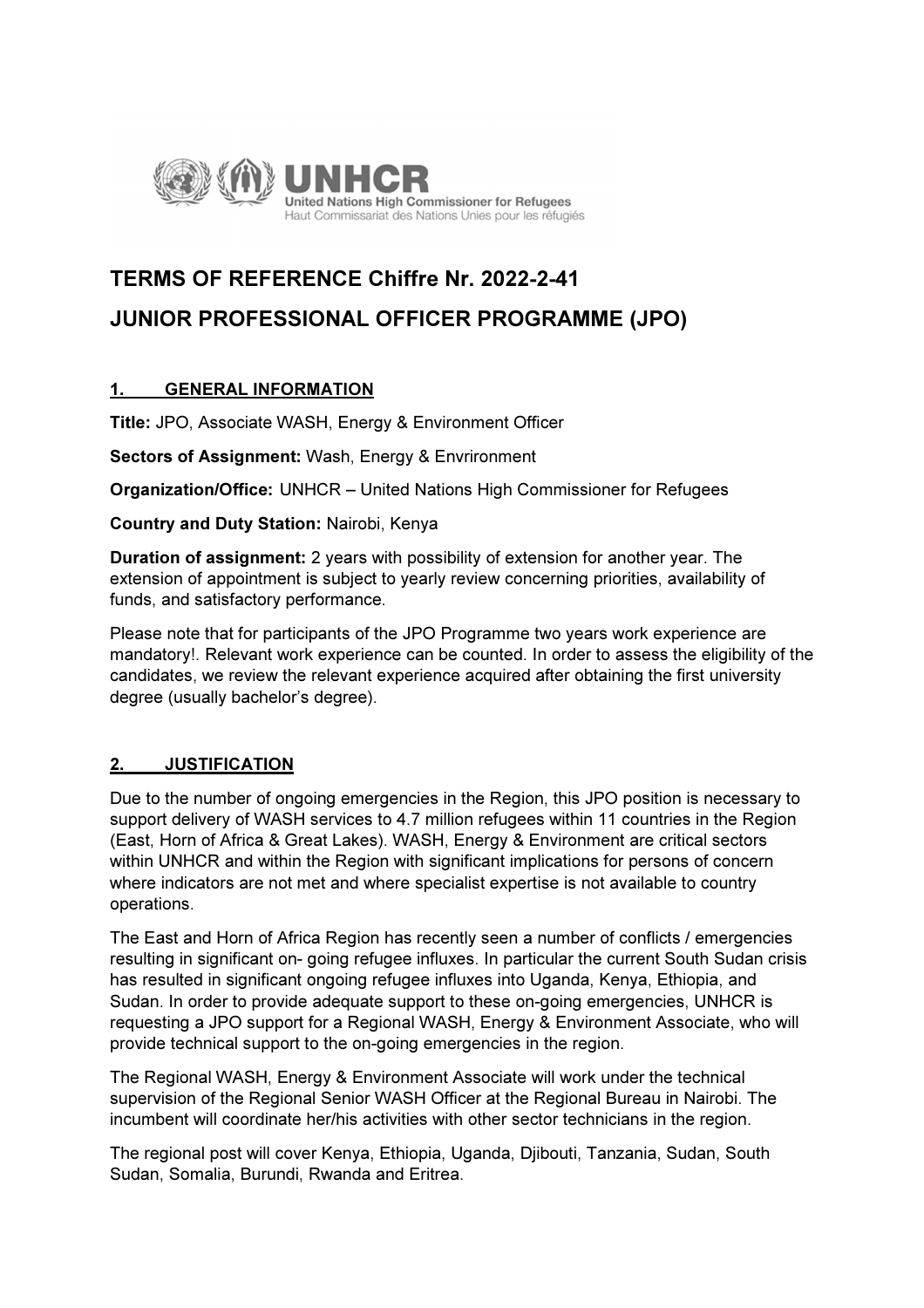# 3. ORGANIZATIONAL CONTEXT.

## 3.1. SUPERVISION:

The JPO will be under the direct supervision of the manager indicated under 'Supervisor title and position number'. The supervisor will be responsible for the performance evaluation of the JPO. The manager will also ensure that the JPO is provided a thorough induction and orientation briefing, followed by on-the-job training as well as continuous guidance for training/learning opportunities throughout the assignment. In support to the manager, the JPO Unit provides the Supervisory Guidelines upon recruitment/reassignment of the JPO.

# 4. FUNCTIONAL STATEMENT

## Accountability

Key outcomes from the JPO position will include:

- Emergency surge support deployment to on-going emergencies in the region as required – in particular those countries affected by the ongoing South Sudan crisis.
- Provision of WASH, Energy & Environment technical support to the country programmes, including project proposal reviews, and monitoring programme implementation.
- Provision of WASH, Energy & Environment technical and strategic support to the country operations, including reviewing WASH, Energy & Environment strategy documents, contingency plans, and country operation plans and budgets.
- Follow-up on regional WASH, Energy & Environment data collection/ analysis/ gap identification.
- Assist with capacity building and technical training as necessary.

## Responsibility

Operational support on WASH assistance in the region:

- Provide remote specialist advice and support to country operations as required.
- Emergency support deployment to on-going emergencies in the region as required.
- Undertake missions to understand the regional context and to support the operations where required.

Technical and strategic support to the operations in the region:

- Review and assist with technical strategy documents, contingency plans, country operation plans and budgets, surveys, terms of references, contracts and monitoring programme implementation.
- Assist and facilitate capacity strengthening activities by trainings and sharing of best practices.
- Support the country operations on how to use digital tools as required.
- Take part in at least one course to improve and contextualise technical capacity in order to better assist the country programme.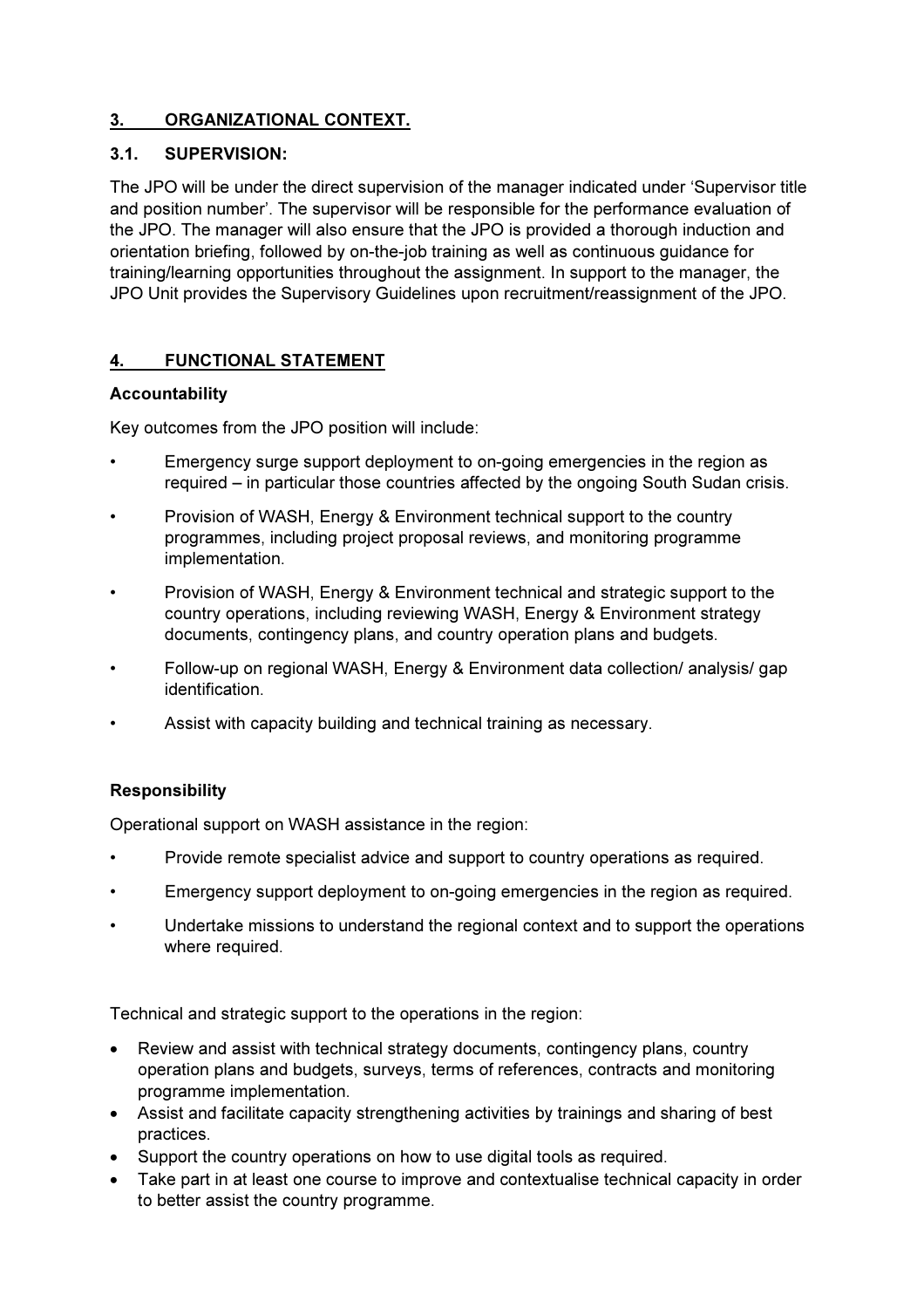Encourage sector coordination in the region:

- Follow-up on regional WASH, Energy & Environment data collection, analysis and gap identification.
- Take part in regional coordination meetings within UNHCR and other key stakeholders.
- Connect with current/potential partners in the region to continuously learn from best practices to improve the WASH response for refugees.
- Support and collaborate with colleagues from other sectors at the Regional Bureau to jointly support the operations whenever a cross-sectoral approach is needed.
- To act as focal point and catalyst for all sustainable energy and environment initiatives in the region. Activities:

Initiate and maintain a regular contact with country operations focal point for energy and environment.

Map ongoing UNHCR energy and environment projects in the region.

Take an active role to bring actions out of the energy and environmental regional pledges made at the Global Refugee Forum.

Initiate and deepen dialogues with regional organisations, within or outside the UN system, who directly work in the domains of energy or environment.

Support the UN movement to raise the internal ambitions and intensify its efforts to combat climate change – commonly referred to as "Greening the Blue".

- To support the translation into actions of the UNHCR's vision on sustainable energy and environment. Activities:

Support country operations efforts to improve and align with UNHCR vision for energy and environmental sustainability.

Seek opportunities to realise the outcomes of the UNHCR global strategy for sustainable energy in the region.

Seek opportunities to realise the objectives of the UNHCR climate action framework in the region.

To ensure mainstreaming of energy and environment in all UNHCR's intervention in favour of our Persons of Concern. Activities:

Seek opportunities to mainstream energy and environmental sustainability by responding to internal and external requests related to energy and environment.

Work in multifunctional teams to find synergies with other sectors such as WASH, Food and Nutrition, Livelihood, Education etc.

Sessions and communication on UNHCR's role to combat, mitigate and adapt climate change.

Perform any other relevant tasks as assigned by the supervisor.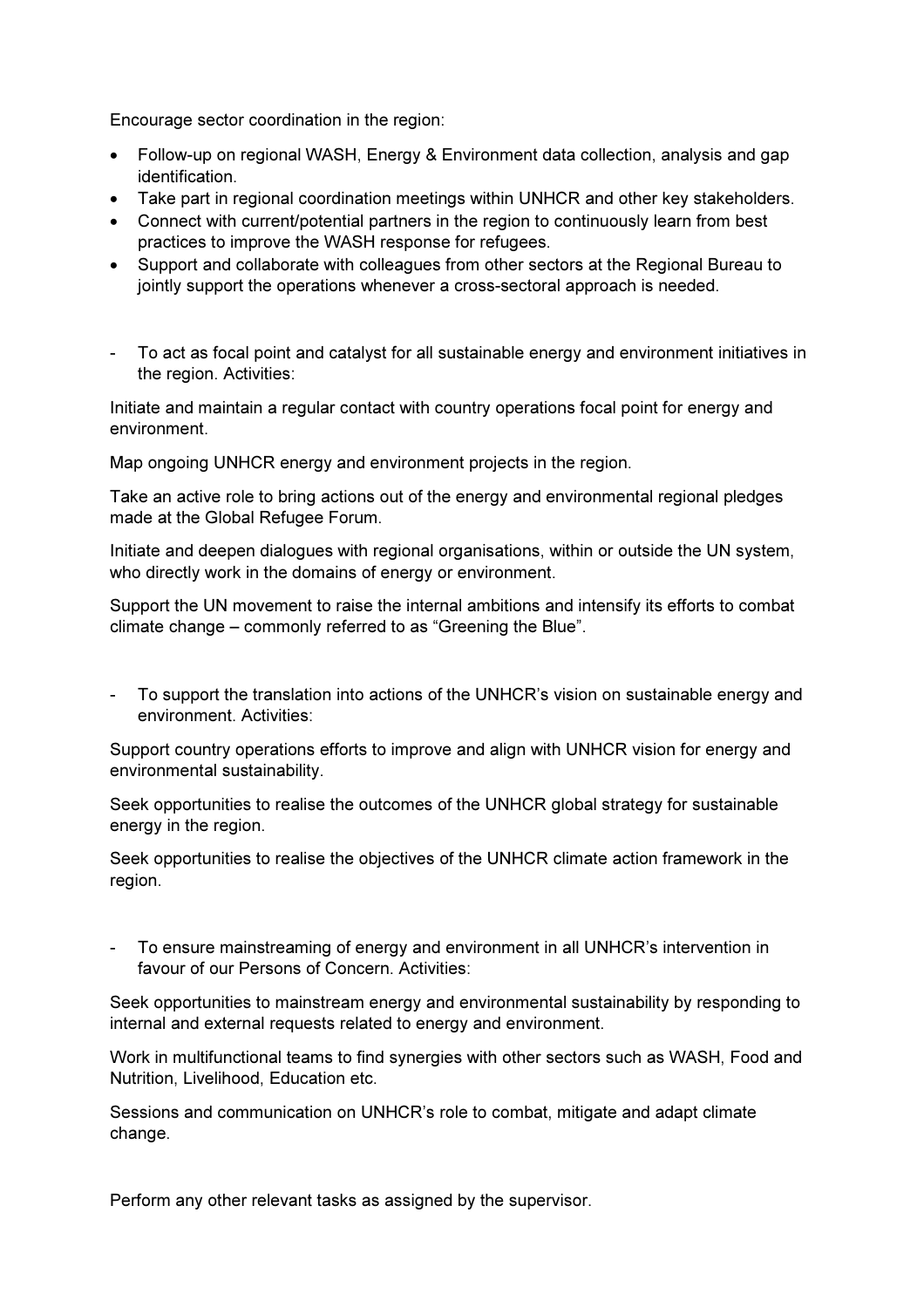# Authority

To offer strategic and technical recommendations to country WASH, Energy & Environment operations in the region as part of the Regional technical team and in collaboration with the country technical teams.

To respond to emergencies within region upon request from country operations.

## 5. REQUIRED COMPETENCIES

#### Managerial Competencies

- Empowering and Building Trust
- Managing Performance
- Judgement and Decision Making
- **Managing Resources**

#### Cross-Functional Competencies

- Analytical Thinking
- Technological Awareness
- Planning and Organizing

#### 6. ESSENTIAL MINIMUM QUALIFICATIONS AND PROFESSIONAL EXPERIENCE REQUIRED

#### Education / Qualification:

Master's Degree in water and/or environmental engineering/water resources development or in one of the civil engineering disciplines (water supply and/or hydrology and/or environmental engineering).

#### Work Experience:

- 2 years of paid experience with progressively responsible functions in water/environmental engineering or a related field in developing countries dealing with large scale water/environmental/renewable energy activities.
- Proven technical expertise in the area of WASH/energy/environment assessment including survey, programme implementation, monitoring and coordination is required.

#### Skills:

Ability towards analytical and creative thinking for rapid solutions.

- Good communicator with strong interpersonal and negotiations skills to deal with persons of various cultural and educational backgrounds.
- Strive to live up to high ethical and professional standards.
- A team player with service oriented attitudes.
- Proficiency in basic computer software such as MS Access, excel, powerpoint, word, water modelling sofware.